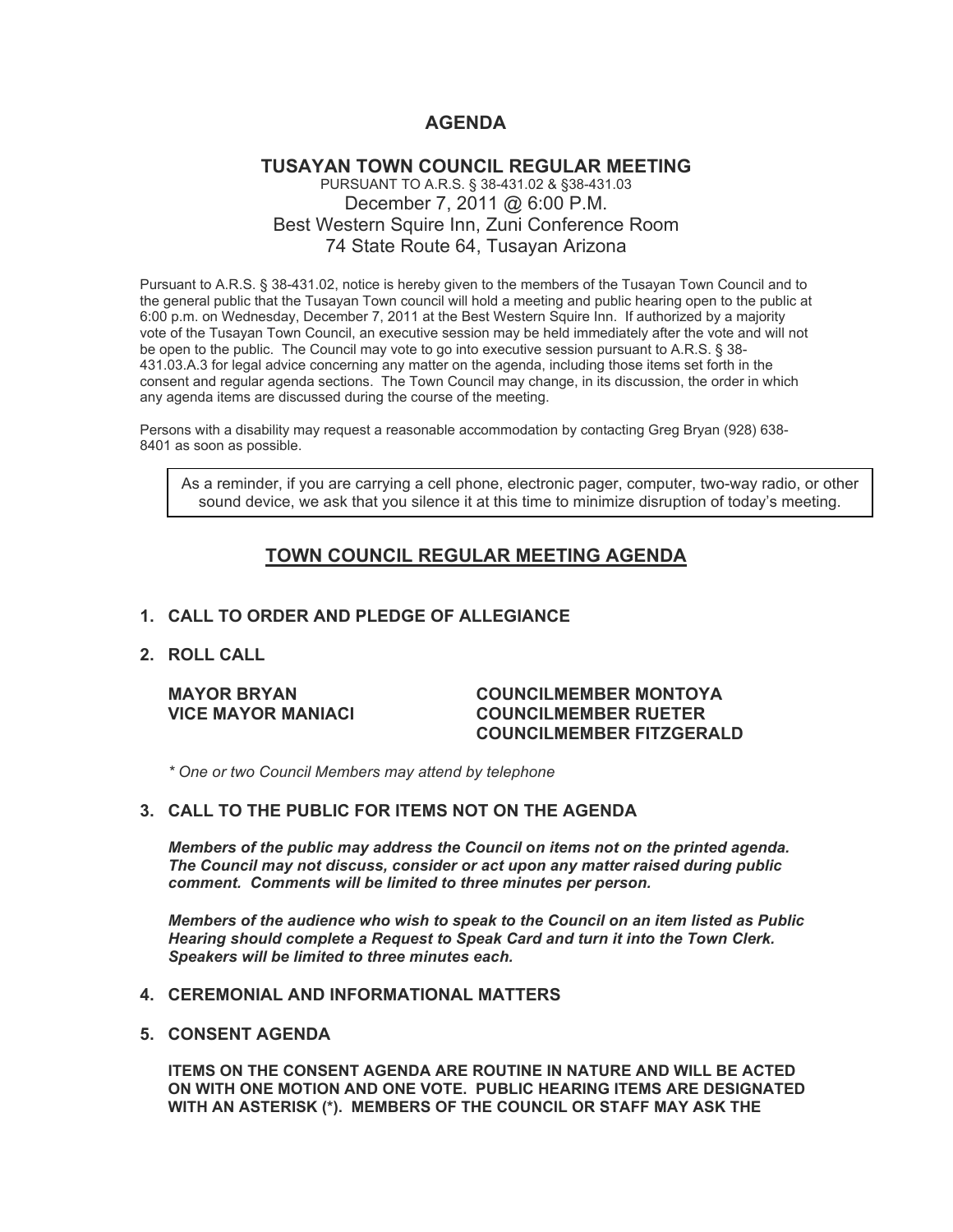#### **MAYOR TO REMOVE ANY ITEM FROM THE CONSENT AGENDA TO BE DISCUSSED AND ACTED UPON SEPARATE**

### **A. Consideration and possible approval of Administrative/Treasurer's Report**

- **i.** Acceptance of the Finance Report
- **ii.** Approval of the Payment of Bills
- **iii.** Approval of Minutes

### **6. COMMITTEE REPORTS**

### **7. ACTION ITEMS**

- **A. Consideration, discussion and possible approval of IGA between the Grand Canyon School District and the Town of Tusayan for construction, management and use of a Community Park on school owned property.**
- **B. Consideration, discussion and possible approval of an Ordinance authorizing Special Election(s) for the Town of Tusayan.**
- **C. Consideration, discussion and possible approval of the cancellation of the Town Council Regular Meeting of December 21, 2011.**

### **8. DISCUSSION ITEMS**

- **A. Council Policies and Procedures**
	- **1) Identification of Action Item originator on Agenda**
	- **2) Requiring Action Items to be Discussion Items on prior meeting agenda**
	- **B. Town's Self Taxation requirements**
	- **C. Zoning Code Workshop**
	- **D. IGA with County re Judicial Services**
	- **E. Snow Removal RFQ**
- **F. Holiday Decorations Report**
- **G. Office Modular Update**
- **H. Update on Budget Spreadsheet**
- **I. Application and Nomination Process for P&Z**

#### **9. TOWN MANAGER'S REPORT**

- **A. Community Activities**
- **B. Professional Activities**
- **C. Report on Model Homes at Camper Village**
- **D. Update on Budget Spreadsheet**
- **E. Report on Audit and Finance Report**
- **F. Update on Council Retreat Planning**

### **10. SET ADDITIONAL ACTION ITEMS FOR NEXT REGULAR MEETING**

- **11. COUNCIL MEMBERS' REPORTS**
- **12. MAYOR'S REPORT**